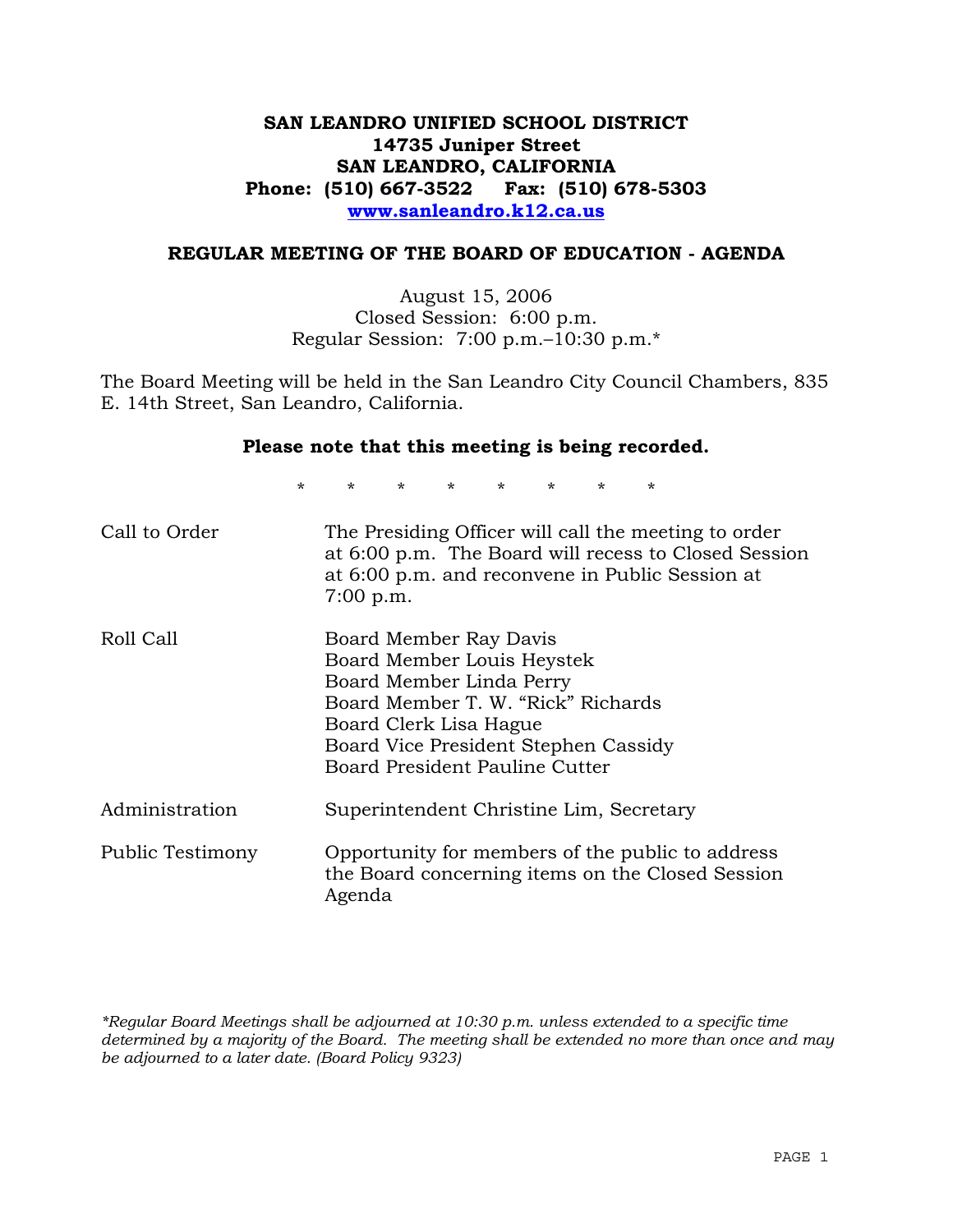Prior to the Public Session, the Board will meet in Closed Session pursuant to Education Code Sections 35146 and 48918(c), and Government Code Sections 54957, 54956.9(b), and 54956.8.

- a) Student Expulsions
- b) Public Employee Performance Evaluation, Title: Superintendent's Evaluation
- c) Conference with Legal Counsel Anticipated Litigation Significant exposure to litigation
- d) Public Employee Appointment Title: Maintenance & Construction Supervisor
- e) Conference with Real Property Negotiator Property(ies)

| Report Closed<br>Session Action | Motion Second Vote                                     |                                                                                                                                                                                                                                                                                                                                                                                                                                                                                                                                                                                                                                                                                                                    |
|---------------------------------|--------------------------------------------------------|--------------------------------------------------------------------------------------------------------------------------------------------------------------------------------------------------------------------------------------------------------------------------------------------------------------------------------------------------------------------------------------------------------------------------------------------------------------------------------------------------------------------------------------------------------------------------------------------------------------------------------------------------------------------------------------------------------------------|
| Pledge of Allegiance            |                                                        |                                                                                                                                                                                                                                                                                                                                                                                                                                                                                                                                                                                                                                                                                                                    |
| Approve Agenda                  | Motion ___________ Second _____________ Vote _________ | Approve the Regular Meeting Agenda of August 15, 2006.                                                                                                                                                                                                                                                                                                                                                                                                                                                                                                                                                                                                                                                             |
| Legal Statement                 |                                                        | Members of the audience who wish to address the<br>Board are asked to complete the yellow card available at<br>the entrance and submit it to the Board's Administrative<br>Assistant. Speakers who have completed the card will be<br>called when the item is reached on the agenda or, for<br>non-agenda items, during the Public Testimony. Cards<br>are to be turned in before the item is reached on the<br>agenda. Please note that this meeting is being recorded.<br>State law prohibits the Board of Education from taking<br>any action on or discussing items that are not on the<br>posted agenda except to A) briefly respond to statements<br>made or questions posed by the public in attendance; B) |
|                                 | 54954.2(a)                                             | ask questions for clarification; C) provide a reference to a<br>staff member or other resource for factual information in<br>response to the inquiry; or D) ask a staff member to<br>report back on the matter at the next meeting and/or put<br>it on a future agenda. (Government Code Section                                                                                                                                                                                                                                                                                                                                                                                                                   |

### **PUBLIC TESTIMONY ON NON-AGENDA ITEMS**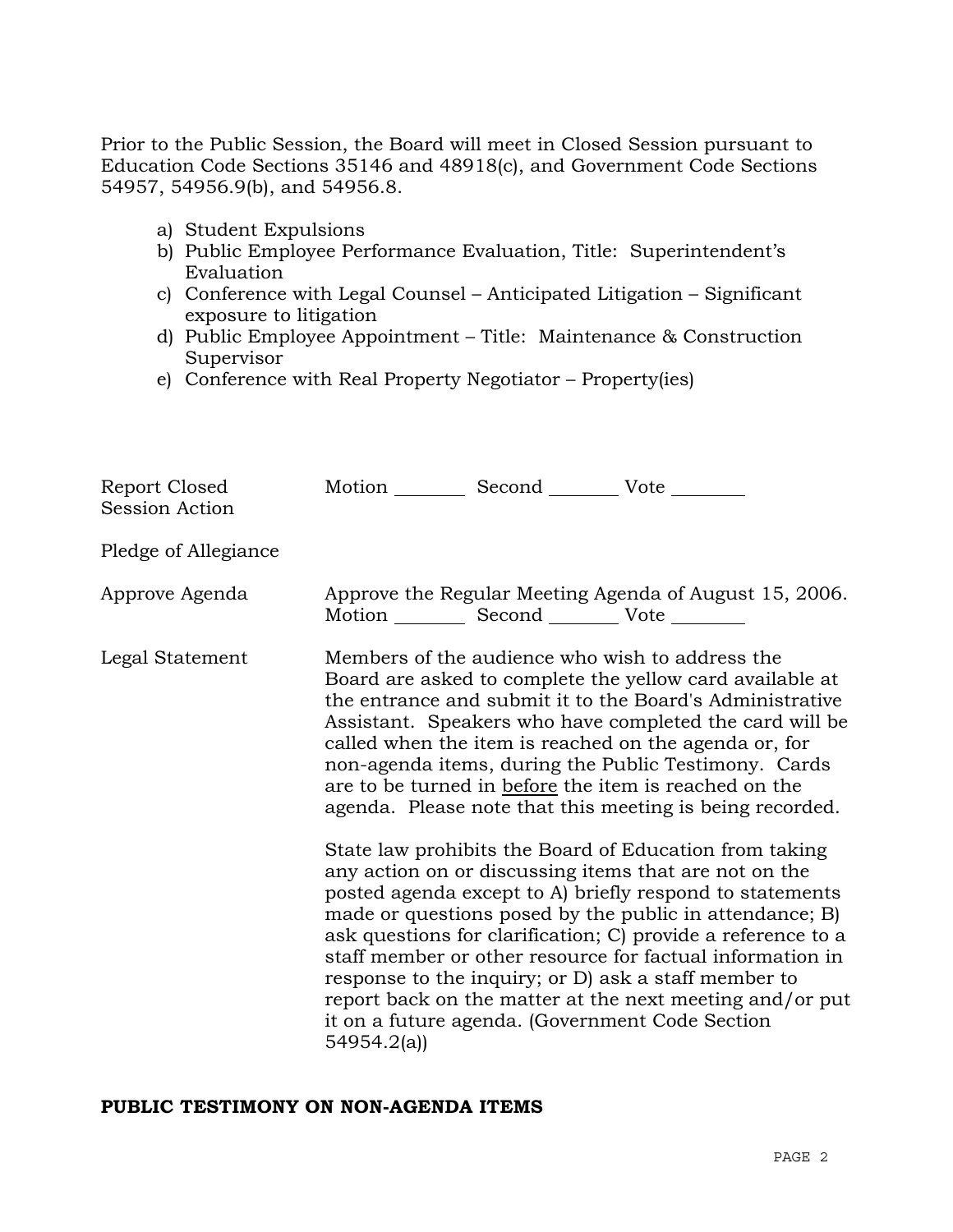# **PUBLIC HEARING**

A public hearing will be held regarding state budget revisions. Education Code section 42127(i) (4) specifies that within 45 days after the Governor signs the budget, the district shall make available for public review any revisions in revenues and expenditures made available by the Budget Act.

Correspondence Superintendent's Report Board Representatives' Reports

- Eden Area Regional Occupational Program
- San Leandro Chamber of Commerce Community Partners Committee

## **CONSENT ITEMS**

These items are considered routine and may be enacted by a single motion. At the request of any member of the Board, any item on the consent agenda shall be removed and given individual consideration for action as a regular agenda item.

General Services

| $1.1 - C$<br>Approval of Board<br>Minutes $-$ July 5, 2006 | Staff Recommendation:<br>Approve the minutes of the regular board meeting<br>held on July 5, 2006<br>Motion _________ Second _________ Vote _______ |
|------------------------------------------------------------|-----------------------------------------------------------------------------------------------------------------------------------------------------|
| $1.2-C$                                                    | Staff Recommendation:                                                                                                                               |
| Approval of Board                                          | Approve the minutes of the special board meeting                                                                                                    |
| $Minutes - July 13,$                                       | held on July 13, 2006.                                                                                                                              |
| 2006                                                       | Motion Second Vote                                                                                                                                  |
| $1.3-C$                                                    | <b>Staff Recommendation:</b>                                                                                                                        |
| Approval of Board                                          | Approve the minutes of the regular board meeting                                                                                                    |
| Minutes $-$ July 18,                                       | held on July 18, 2006.                                                                                                                              |
| 2006                                                       | Motion _________ Second _________ Vote _______                                                                                                      |
| $1.4-C$                                                    | <b>Staff Recommendation:</b>                                                                                                                        |
| Approval of Board                                          | Approve the minutes of the special board meeting                                                                                                    |
| Minutes – July 20,                                         | held on July 20, 2006.                                                                                                                              |
| 2006                                                       | Motion Second Vote                                                                                                                                  |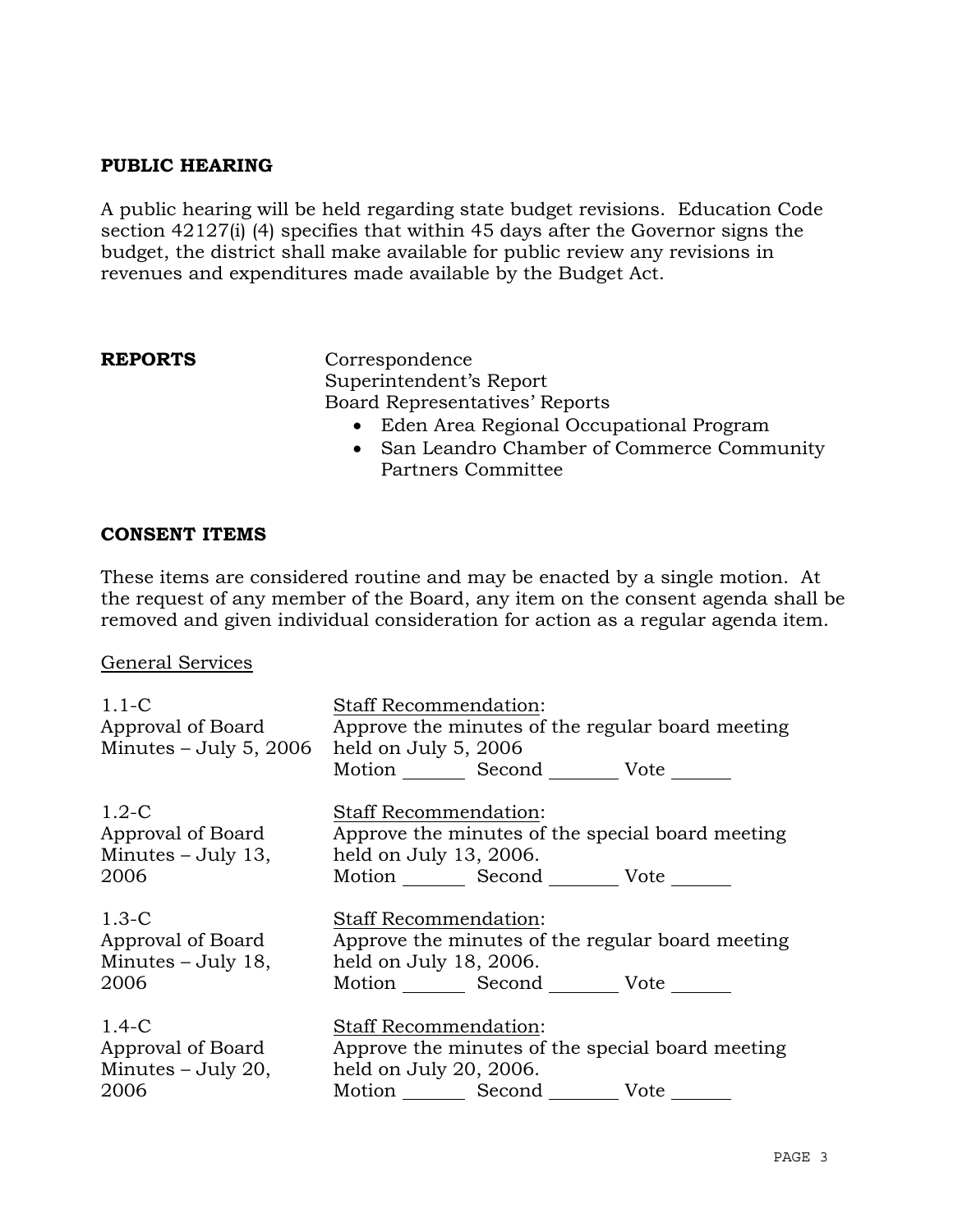| $1.5-C$<br>Approval of Board<br>Minutes $-$ August 1,<br>2006                                                                       | Staff Recommendation:<br>Approve the minutes of the regular board meeting<br>held on August 1, 2006.<br>Motion _________ Second __________ Vote _______                                                                                              |  |
|-------------------------------------------------------------------------------------------------------------------------------------|------------------------------------------------------------------------------------------------------------------------------------------------------------------------------------------------------------------------------------------------------|--|
| Human Resources                                                                                                                     |                                                                                                                                                                                                                                                      |  |
| $2.1 - C$<br>Acceptance of<br>Personnel Report                                                                                      | Staff Recommendation:<br>Accept Personnel Report as submitted.<br>Motion _________ Second _________ Vote _______                                                                                                                                     |  |
| <b>Educational Services</b>                                                                                                         |                                                                                                                                                                                                                                                      |  |
| $3.1-C$<br>Acceptance of<br>Donations                                                                                               | Staff Recommendation:<br>Approve the acceptance of gifts to the District as<br>follows:                                                                                                                                                              |  |
|                                                                                                                                     | Monroe Elementary School<br>• \$100 toward computer lab and 9 computer<br>towers and accessories for computers from Mr.<br>J. D. Berg                                                                                                                |  |
|                                                                                                                                     | San Leandro District Offices<br>Carrying case for laptop and large wall clock<br>$\bullet$<br>for use in Student Support Services<br>Department from Al Acuna                                                                                        |  |
|                                                                                                                                     | Motion _________ Second _________ Vote _______                                                                                                                                                                                                       |  |
| $3.2-C$<br>Recommendation from<br><b>Staff for Continuation</b><br>of the Expulsion Order<br>for Students Who Have<br>Left District | Staff Recommendation:<br>Approve the recommendation from the Director of<br>Student Support Services for continuation of the<br>expulsion order for the following students who<br>have left the district – unable to verify success of<br>expulsion. |  |

| C/OC | 10< |
|------|-----|

Motion Second Vote \_\_\_\_\_\_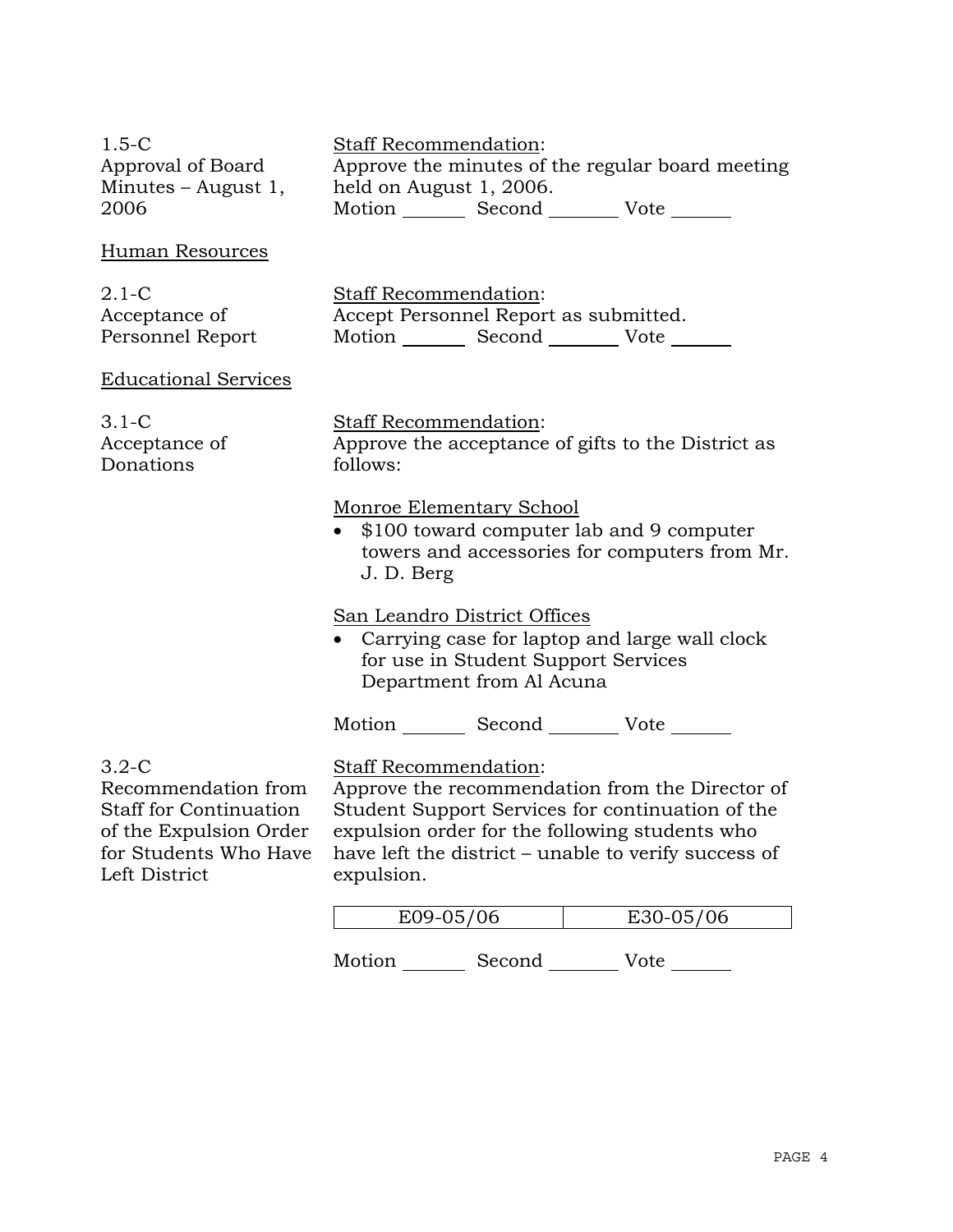# 3.3-C Recommendation for Termination of Expulsion

### Staff Recommendation:

Approve the recommendation of the Director of Student Support Services for termination of expulsion for the following students who are at least eighteen years of age and have had four or more years to complete their high school education and either graduated or did not. Students are not eligible to return.

| E02-05/06 | E <sub>12</sub> -05/06 | E19-05/06 |
|-----------|------------------------|-----------|
| E03-05/06 | E16-05/06              | E34-05/06 |
| E07-05/06 |                        |           |

Motion Second Vote

3.4-C

Recommendation for Readmission from Expulsion

Staff Recommendation:

Approve the recommendation of the Director of Student Support Services for readmission from expulsion for the following students who have satisfactorily completed the terms of their rehabilitation plan and are eligible to return to a comprehensive program.

| E39-04/05 | E48-04/05   | E <sub>11</sub> -05/06 |
|-----------|-------------|------------------------|
| E42-04/05 | $E04-05/06$ | E17-05/06              |
| E43-04/05 | E08-05/06   |                        |

Motion Second Vote

# 3.5-C

Recommendation from Staff for Continuation of the Expulsion

Staff Recommendation:

Approve the recommendation from the Director of Student Support Services for continuation of the expulsion order for each of the following students who have failed to meet the conditions of their expulsion.

Motion Second Vote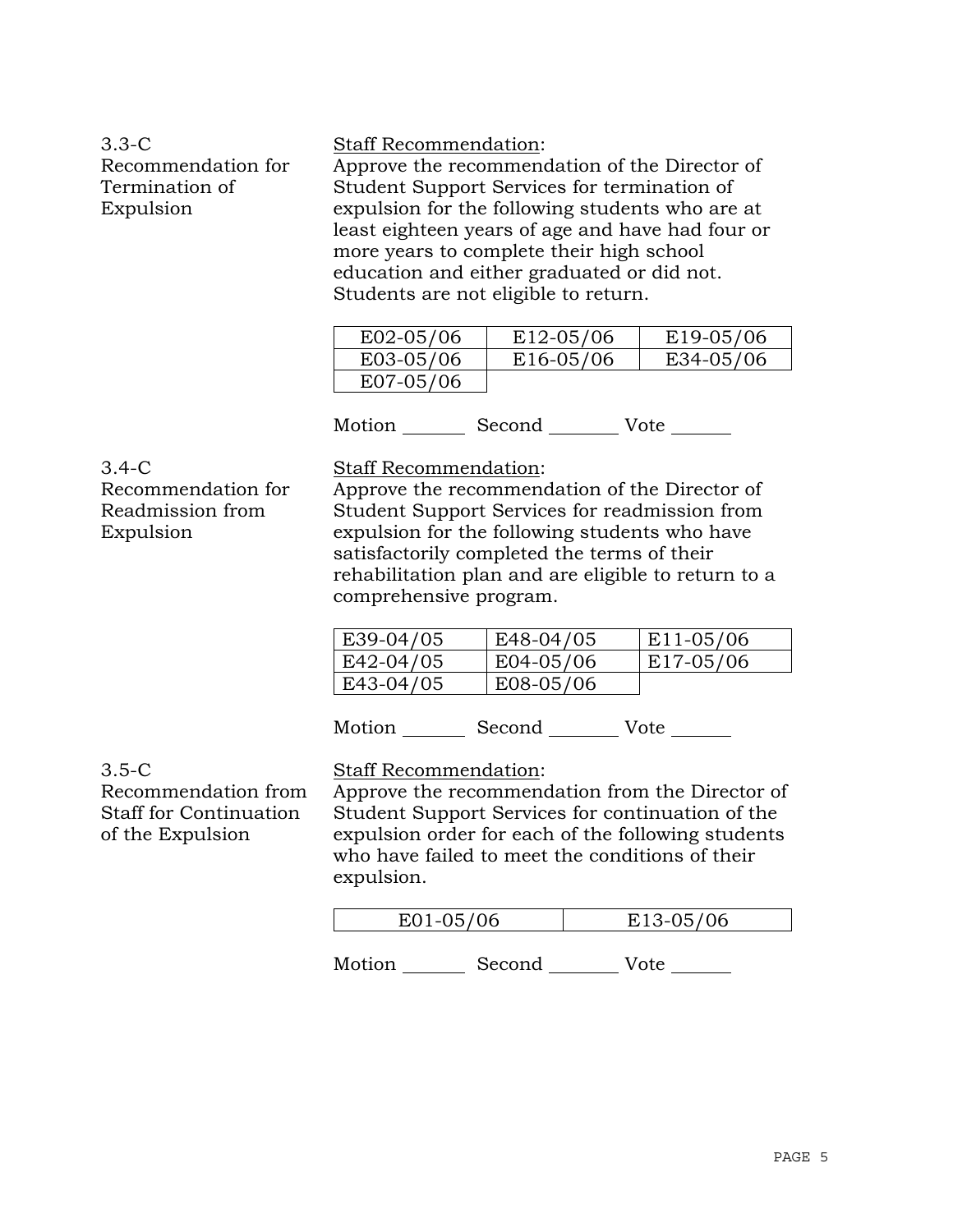Business, Operations and Facilities

| $4.1-C$<br>Intra-Budget Transfers                                                          | Staff Recommendation:<br>Approve the request for Intra-Budget Transfers for<br>July 2006.                                                                                                                                                                        |  |
|--------------------------------------------------------------------------------------------|------------------------------------------------------------------------------------------------------------------------------------------------------------------------------------------------------------------------------------------------------------------|--|
|                                                                                            | Motion Second Vote ______                                                                                                                                                                                                                                        |  |
| $4.2-C$<br>Contract for Financial<br><b>Advisory Services</b>                              | Staff Recommendation:<br>Approve the contract with Kelly, Northcross &<br>Nobriga to operate as the District's financial<br>advisor.<br>Motion _________ Second __________ Vote _______                                                                          |  |
| $4.3-C$<br>Change Order No. 1,<br>John Muir Adult<br>School Phase I Site<br>Work Project   | Staff Recommendation:<br>Approve Change Order No. 1 for Calstate<br>Construction Inc., for the John Muir Adult School<br>Phase I Site Work Project, Bid Package No. 06-02,<br>an increase of .007% from the original contract<br>sum.<br>Motion Second Vote      |  |
| $4.4 - C$<br>Change Order No.1,<br>John Muir Adult<br>School Phase II Site<br>Work Project | Staff Recommendation:<br>Approve Change Order No. 1 for Design Building<br>Systems, Inc., for the John Muir Adult School<br>Phase II Site Work Project, Bid Package No. 06-<br>08, an increase of .006% from the original<br>contract sum.<br>Motion Second Vote |  |

### **ADDITIONAL SUGGESTIONS AND COMMENTS FROM BOARD MEMBERS**

| <b>ANNOUNCEMENT</b> | <b>Board of Education Meetings</b> |
|---------------------|------------------------------------|
|                     |                                    |

- Regular Meeting September 6, 2006
- Regular Meeting September 19, 2006
- Regular Meeting October 3, 2006
- Regular Meeting October 17, 2006
- Regular Meeting November 7, 2006
- Regular Meeting November 21, 2006
- Regular Meeting December 5, 2006
- Regular Meeting December 19, 2006
- Regular Meeting January 17, 2007
- Regular Meeting February 6, 2007
- Regular Meeting February 21, 2007
- Regular Meeting March 6, 2007
- Regular Meeting March 20, 2007